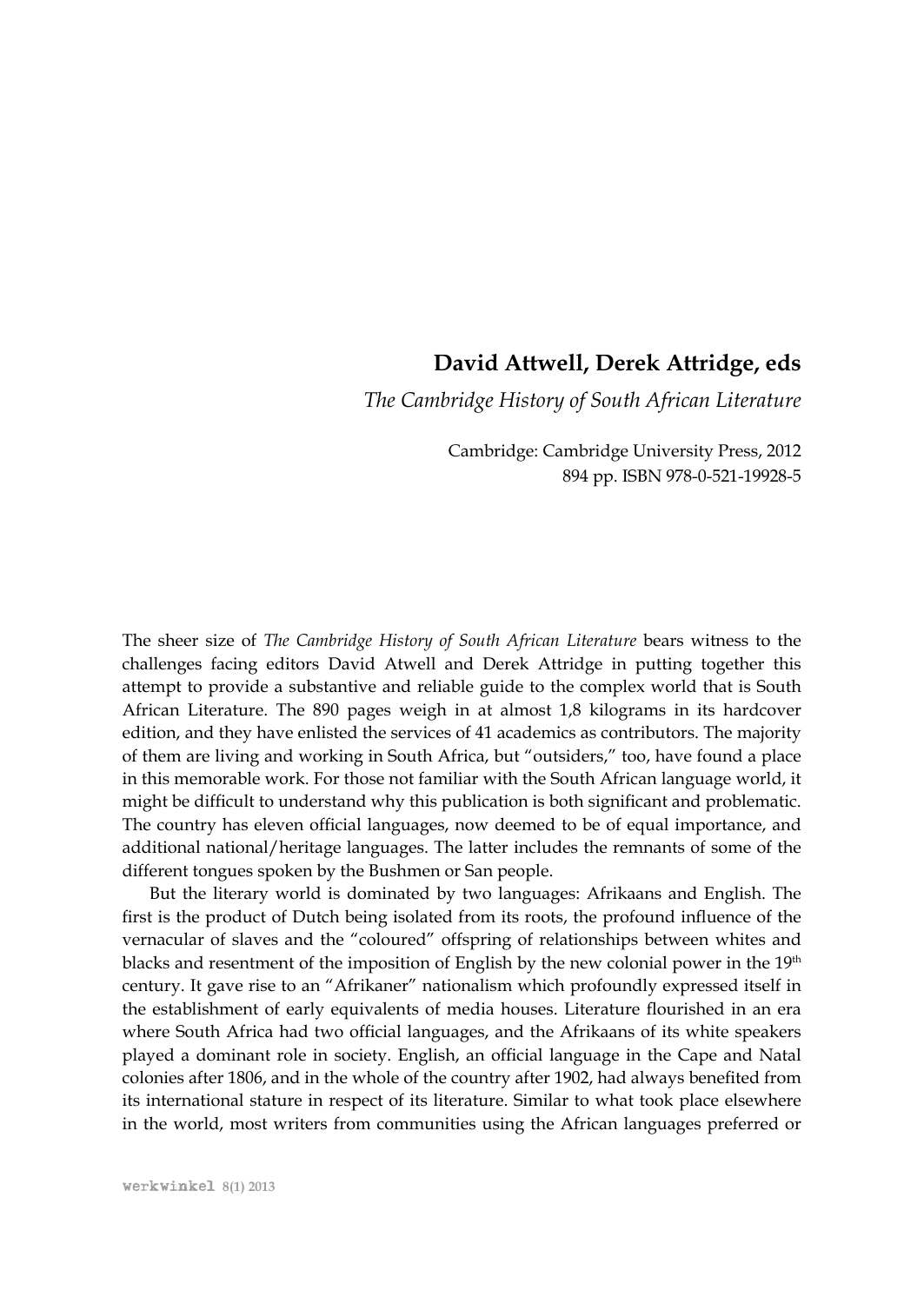chose to write and publish in English. This, too, was influenced by the peculiarity of South African politics.

The editors decided to circumscribe South Africa as the literature belonging to the area known as the Republic of South Africa, choosing to ignore the neighbouring states. This might be logical in respect of those writers writing in English (even, to a less convincing extent, in Afrikaans). But it makes little sense to raise borders for languages such as Sotho and Tswana, and Swati, in an environment where there is so little space for their writers.

South African literature has always had a strong oral component, also informed by historical and political circumstances. The poetry of the long struggle against apartheid seldom reached the printed page. But other narratives existed long before and even today researchers take this into account, visiting deep rural areas where stories in the nine other official languages are still spun around the open fires in tales of the imagination which give account of the origins and nature of life on earth. At the same time the tradition of mine and labour poetry and songs is kept alive, even though the means of transport have changed and the existence of mobile phones makes it easier to call home. The praise poets or *imbongi* are also still alive and well, employed by politicians when the occasion arises, reminding us that the rapper has been with us in Africa since time immemorial.

A factor to be considered is the vision or perspective of the writers. Is there something called "Black writing", irrespective of the language in which it is written? And if it exists, would it be worth tracing its nature, acceptance and utilitarian value? Putting together a literary history against this background is clearly a daunting task. In their comprehensive introduction the editors discuss earlier efforts to try to do this. They point out that it inevitably resulted in an account of either English or Afrikaans literature, with the latter represented by the monumental contribution of J.C. Kannemeyer and the reworked *Perspektief en Profiel*.

There is no equivalent of Kannemeyer and/or *Perspektief en Profiel* for South African English literature. Maybe the editors could consider compiling such a literary history from the contributions in this publication, making it an affordable and manageable text. Integrating the history of the literature written in the Black languages is just as problematic. Judging from the separate chapters devoted to this in different parts, it seems as if the dilemma of choosing whether to write in English or not remains crucial. However, *The Cambridge History of South African Literature* provides a unique introduction for readers and researchers not familiar with the corpus of literary texts existing in the other nine official South African languages.

In Chapter 10 Catherine Woeber shows how the advent of the black voice (whether in language or in authorship) is inextricably linked to the mission presses and she shows how the influence of Morija and Lovedale extended deep into the continent. She also chronicles the rise of black journalism, opening perspectives on Natal and, of course, Bechuanaland and the Northern Cape Colony where Sol Plaatje's star would rise. Bhekizizwe Peterson's chapter on "Black writers and the historical novel: 1907-1948" opens a welcome window, where "Black" is primarily (but not exclusively) equated with writers in one of the non-Western languages. Ntongela Masilela charts the relationship between an African modernity, the New African movement and the Black languages, arguing that S.E.K.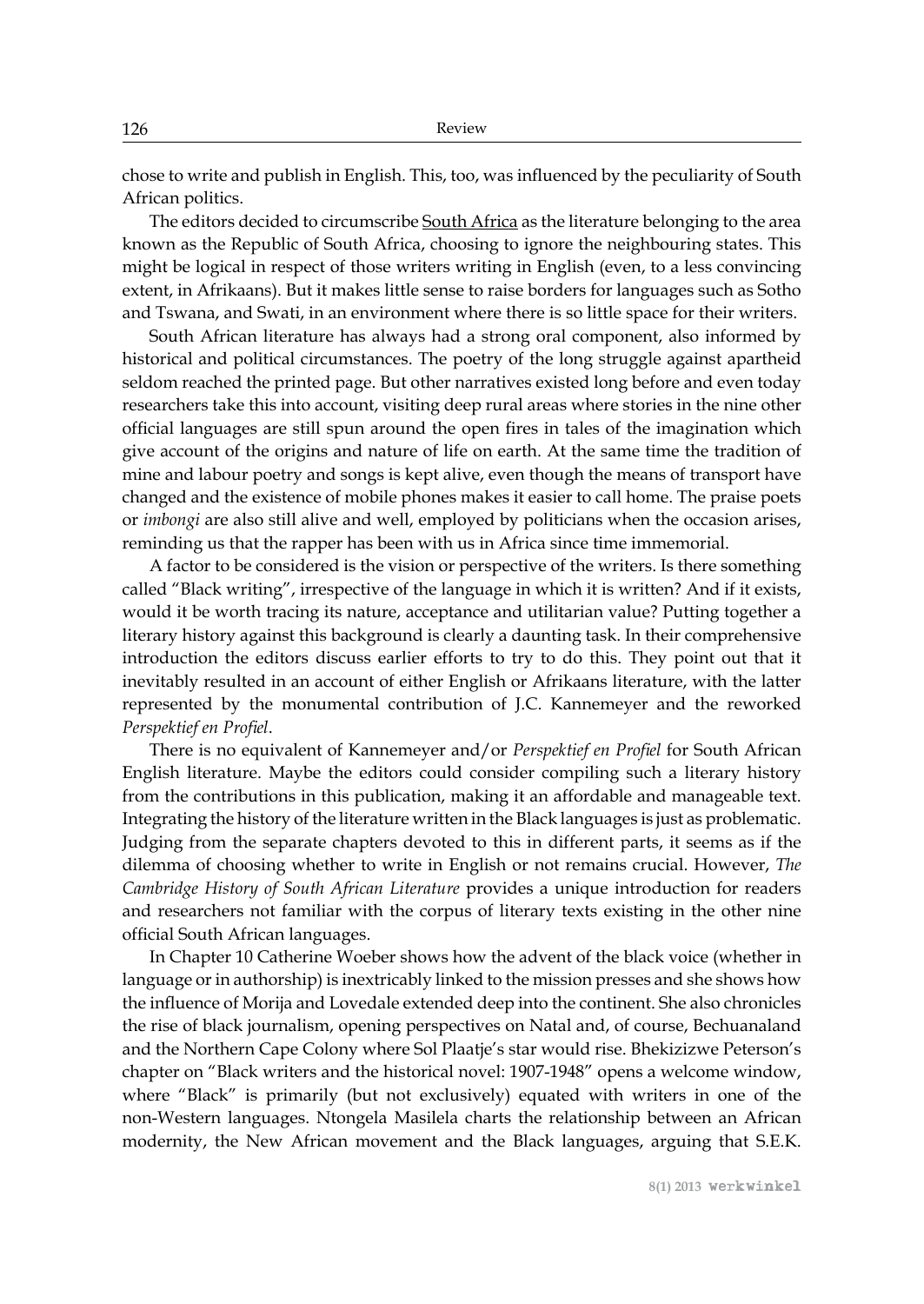Mqhayi's decision to produce his creative works "exclusively in Xhosa precipitated a fundamental literary revolution in South African literary history" (Attwel & Attridge 2012:  $329$ ). He concludes that the  $21<sup>st</sup>$  century will belong to the African languages. Christiaan Swanepoel writes comprehensively about "Writing and publishing in African languages since 1948", displaying an astonishing grasp of what has been published. An interesting comparative observation he makes is that links with the literatures in Afrikaans and English should be considered, something that does not happen in his contribution.

If a comprehensive monograph about literature written in the Black languages can flow from this publication, it would be extremely useful, and might even lead to more translations into the two dominating language literatures. Leon de Kock touches on this in his chapter on "Questions of translation" and argues that if "a 'national' culture can be seen in South Africa, then, it exists in translation, in a literature of compulsive crossing over" (Attwel & Attridge 2012: 745). But as he demonstrates, very little manifestation of the development of such a culture does in fact exist of any. Peter D. McDonald offers his own lucid view on related aspects in "The book in South Africa." This is an insightful account of literary production in South Africa, providing interesting perspectives and raising ever so slightly the problem of the book [and literature] in a digital age. One, we know, is characterized by short attention spans and the search for instant gratification. A fascinating expansion of McDonald's article would be to provide some numbers related to literary production in South Africa. How many titles are printed in the different languages? What do sales look like? How do libraries assist in developing a culture of engaging with literature? How do publication figures relate to the number of speakers of any given language?

Scant attention and respect is paid to children's books, an important component of any literature, including the oral traditions. Afrikaans literature, for instance, was immensely enriched in its early years by the publication of indigenous folk-tales for young children. Gcina Mhlope's contribution in English, Zulu and Xhosa over the last two decades illustrates the possibility of crossing the traditional cultural-linguistic divide.

Something I also really missed in this publication is a substantive article on the role of magazines and literary journals in South African literature. Mention is made of the contribution of the early mission presses (in all the languages!), but only in Chapter 39 is fleeting attention paid to this important part of literary activity, in David Johnson's "Literary and cultural criticism in South Africa."

The editors have chosen to divide the work into six parts. The first encompasses the timeless and enduring oral traditions, followed by four chronological segments, and ending with a part filled with informative sections called "South African Literature: Continuities and contrasts." Maybe, just maybe, *The Cambridge History of South African Literature* would have been better served had the last part (or some selected chapters) appeared at the beginning. It would have provided a synopsis of sorts, offering a framework into which many of the subsequent articles would fit. This is supported by the fact that, in some instances, there are references to specific chapters in other parts of the book.

Comparative links in all but this last part are very broad and tenuous, either nonexistent or, at best, speculative constructs on the part of the reader. Even though the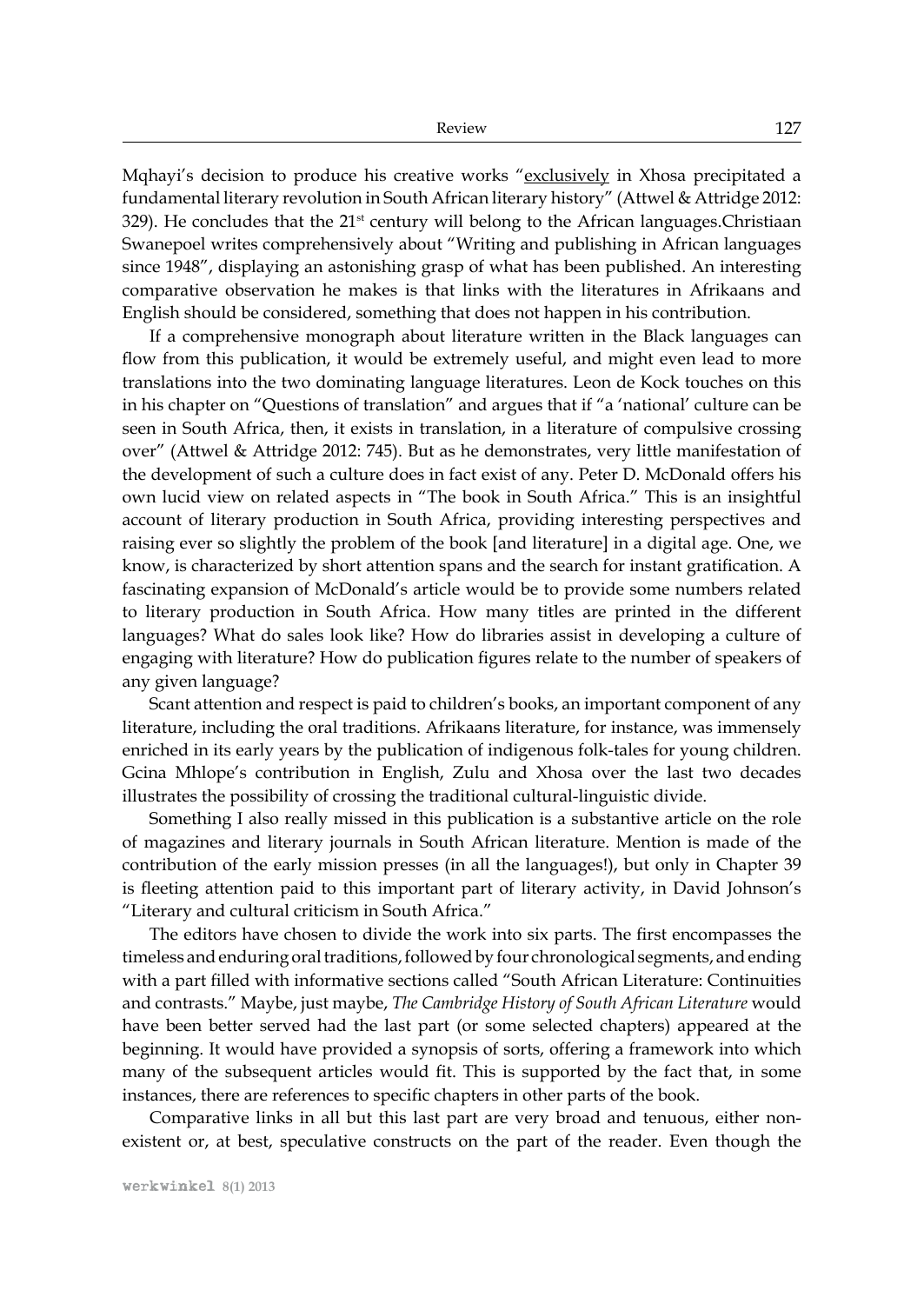editors mention that all the contributors had the opportunity to peruse each other's work, there is only occasional evidence that this led to cross-reference. Given the duration of the project, this is not surprising, and this might also be the reason that the work often fails to reflect work published in the year or two preceding the publication of *The Cambridge History of South African Literature.*An example related to Part One immediately springs to mind: Harold Scheub's *The Uncoiling Python: South African Storytellers and Résistance*, published in 2010. Although Scheub's research contribution in respect of the structure of the oral narrative is given due recognition, the 2010 publication is a significant body of work, placing the oral texts against a socio-political background. Other examples can be provided, but this should not be seen as criticism of *The Cambridge History of South African Literature.* It simply demonstrates the enormity of the undertaking and the problems related to dead-lines when such a vast number of contributors are involved.

The structure of *The Cambridge History of South African Literature* follows a reassuring pattern. Every part or section commences with an introduction or overview of sorts, guiding the reader as to the justification for the specific division and what can be expected from the contributions. Strangely, these introductions are not reflected in the Contents. I imagine that the first part would be of immense interest to the majority of the readers. The first chapter on the work and legacy of Harold Bleek and Lucy Lloyd might be familiar terrain, but the rest of "Oratures, Oral Histories, Origins" will open doors to new worlds. Although the oral narrative in its poetic form has been part of Black literary tradition in South Africa for centuries, the 4 chapters illustrate how it has transformed its social function to deal with contemporary issues and politics, even in the post-apartheid years. To some extent it is sad that comparisons with narratives of the  $19<sup>th</sup>$  century could not be drawn, but hopefully this section will regenerate wider interest.

Part Two is called "Exploration, Early Modernity and Enlightenment at the Cape, 1488-1820" and examines literature of the era of the early Portuguese seafarers rounding the Cape, the Dutch settlement in the Cape and the immediate interior after 1652, and the short period of British rule in the Cape after 1806, but before the arrival of large numbers of British Settlers in 1820. Malvern Van Wyk Smith's chapter on the enduring presence of the figure of Adamastor from Camões's *The Lusiads* in South African English poetry*,* and the reference to the Portuguese in Afrikaans literature, is exemplary in its comparative approach. It demonstrates that isolating a topic, trope or theme might be the only way to really capture the concept of a "South African" literature. Likewise, Ian Glenn gives a riveting account of eighteenth century travel writing (and the natural history and related literary historiography that informed the writing), proving once again that non-fiction can be as important as its counterpart in revealing a colonial critique and shaping the nature of writing to come.

Part Three is about the empire, the forms of resistance in the nineteenth century and the beginnings of a national awareness [albeit discordant]. The chronological division is drawn at 1910, the time of the establishment of the Union of South Africa. The years 1820-1910 are traumatic times in the life of the country trying to become itself. The editors suggest that there might be more common ground between the Dutch [and later Afrikaans] writing and the English than is commonly assumed, but the five chapters do not really support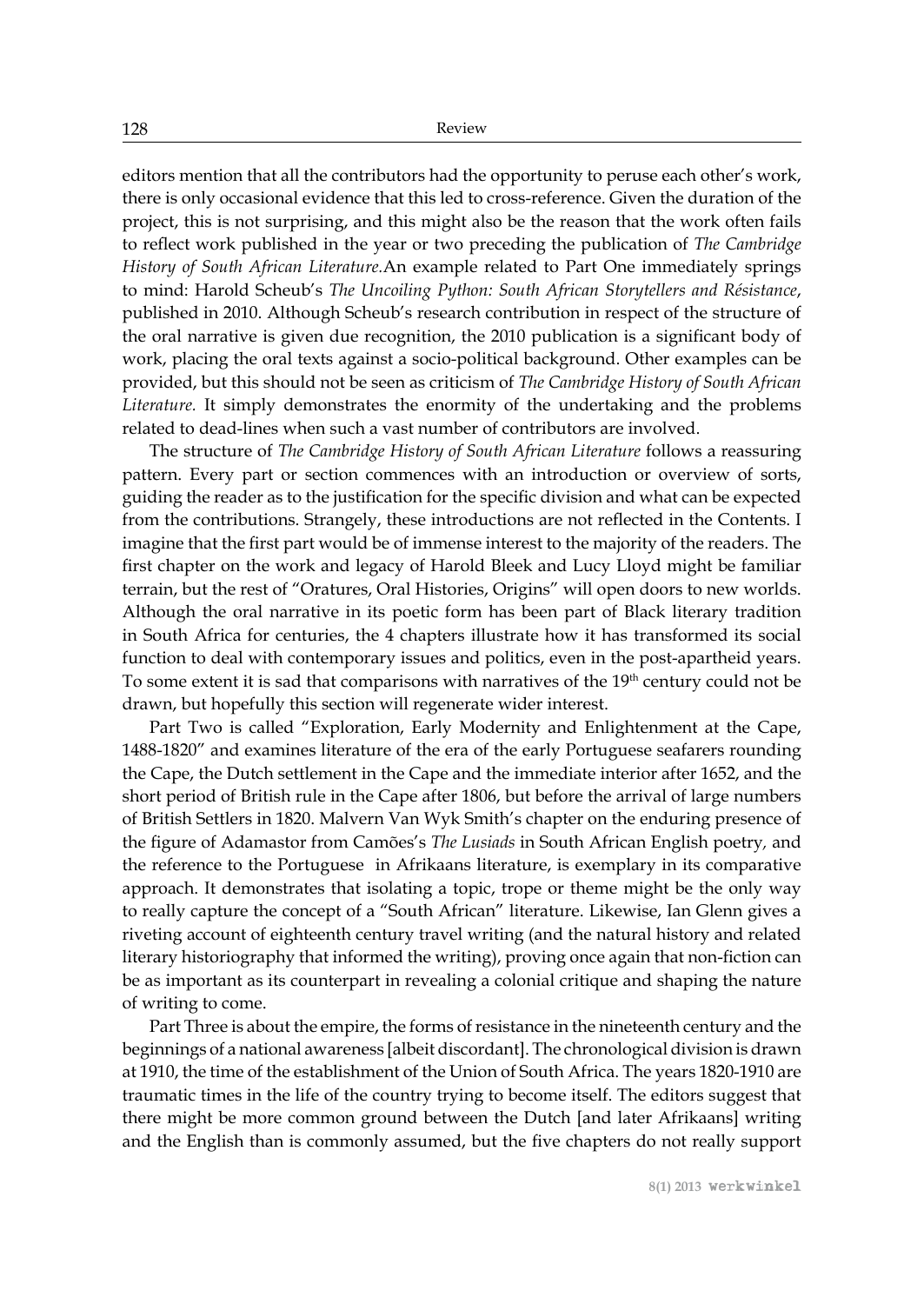this. Laura Chrisman's focus on the "imperial Romance" [interesting and thorough as it is] makes no attempt to trace how the "wild continent" was represented or accounted for in texts in other languages. Similarly Elleke Boehmer's (English) "Perspectives on the South African War" stands in isolation, although she can refer to Denys Reitz's *On Commando* for a view from the other side. H.P. van Coller's solid contribution about the beginnings of Afrikaans literature misses the opportunity to engage with Boehmer.

Part Four, "Modernism and Transnational Culture, 1910-1948", follows a predictable chronological division, but there is little evidence to persuade one that this relates to literature. A clearer moment would probably be the start of World War II, when new lines were drawn. In this section we encounter one of the truly comparative chapters: "Refracted modernisms: Roy Campbell, Herbert Dhlomo, N.P. van Wyk Louw". Tony Voss works across three systems, looking for (and finding) shared values. This is the type of approach one would have hoped to find more of in a publication which tries to break new ground.

Part Five, "Apartheid and its Aftermath, 1948 to the Present" is by far the longest: 13 chapters in 300 pages. This division is, again, problematic: Why was the section not divided into two, as 1994 offers the cleanest break of all in the country's history? This would also have offered the possibility of later developing a second volume of this history: *Literature in a new era*. Looking at Part Five, it is clear that even in a new dispensation academics still tend to look at and think of South African literature as one consisting of separate systems, seldom finding common ground. Titles of chapters are often misleading, as they inevitably focus on the theme or phenomenon in only one language. Some exceptions exist, for example Rita Barnard's "Rewriting the nation", but even here the voices outside Afrikaans and English remain silent. Of course this does not make these contributions without merit, quite the contrary, but it simply confirms the fact that very few researchers read or think past and beyond their own respective language-bound literature. Because so little is written about drama and theatre in the earlier parts, Loren Kruger's chapter "Theatre: regulation, resistance and recovery" is a gem. It is a mine of information, draws lines of comparison between theatrical events throughout the country and gives the genre and its performance its deserved and rightful place.

At the start of this review, I mentioned the importance of the last part of *The Cambridge History of South African Literature,* viz. "South African Literature: Continuities and contrasts". This is because of the comparative insights found in most of the seven chapters, and the occasional cross-reference to other sections of the book. Some of the chapters have already been referred to, but amongst those remaining there is a curious and interesting contribution about "South Africa in the global imaginary" by Andrew van der Vlies. There is real ironic delight when read together with Laura Chrisman's "The imperial romance". An impressive example of the comparative contributions I find in short supply, is the chapter by M.J. Daymond and Andries Visagie: "Confession and autobiography". Its value lies in the fact that it straddles the two dominating literature systems with ease and flair; it would have been even more exciting if we could get to know whether and how these voices exist in the other languages. This happens to some extent in Meg Samuelson's thorough "Writing Women", but whether the experimental